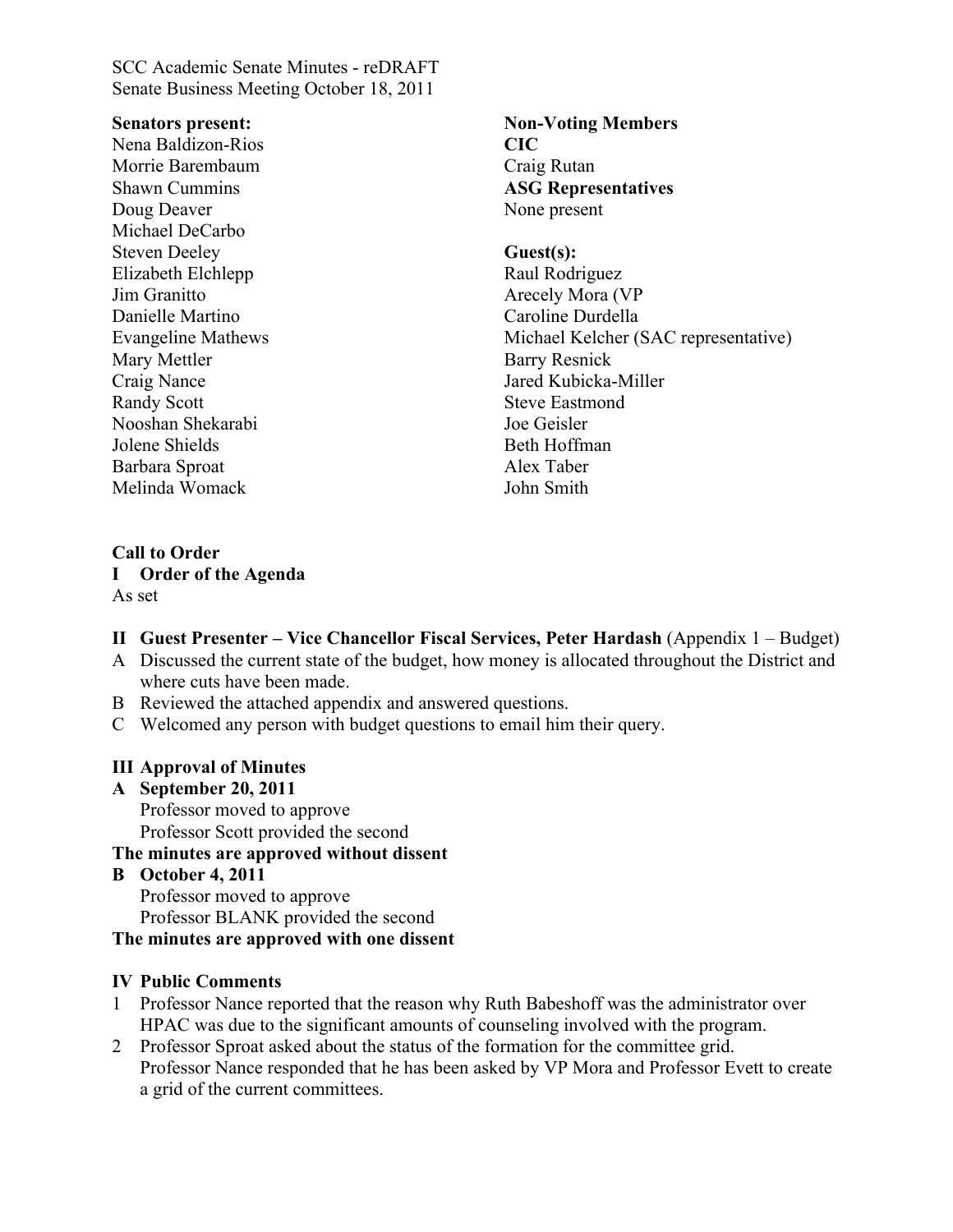SCC Academic Senate Minutes - reDRAFT Senate Business Meeting October 18, 2011

- 3 Professor Smith reported that the CCC Independents Union has hired a lobbyist to help get our issues before the legislature and other Sacramento based agencies.
- 4 Professor Martino reported that the Area D meeting is this weekend and Plenary is in two weeks.

# **V ASG Report**

None Given

## **VI Action Item – Professor DeCarbo**

# **A Resolution F2011.2: Formation and Guidelines of Committees and Task Forces**

Professor Martino moved to adopt the resolution.

Professor Nance provided the second.

## **During Discussion**

Professor DeCarbo asked how the Senate could "require" things of other Faculty members and why the language was even necessary considering there was no enforcement mechanism for those failing in the requirement.

Professor Nance asked whether the resolution was even necessary.

# **The resolution is adopted with a vote of 10 to 7**

# **B Resolution F2011.3: In Support of John Smith's Nomination for the CCC BOG**

Professor Martino Moved to approve the letter of support Professor Scott provided the second

**The letter is approved without dissent.**

## **VII Discussion Items**

**A Participation**

Postponed

- **B Resolution F2011.4: In support of adopting "Statement on Standards of Assessment Practice for Instructional Programs"**
- 1 Professor Rutan explained that this was created by the SLOARC and the Office of Institutional Effectiveness and has been approved by the CIC.
- 2 Professor Taber explained that this creates the documentation necessary to demonstrate that SCC has met proficiency at SLO assessment.

## **C Repeatability**

- 1 Professor Rutan reported that the recommendation from the State was sent to all Faculty regarding repeatable courses (courses a student can retake after successful completion).
- 2 The document now outlines that only performance and physical education courses can be repeatable.
- 3 If this document is not approved, it is likely that the State will not allow for any course to be repeatable.
- 4 In order to adapt to the removal of course repeatability, courses will have to be designed to be sequentially leveled.
- 5 Exercise Science will soon be renamed to Kinesiology and offer a transfer degree.
- 6 Non-credit course will not be impacted by this current change.